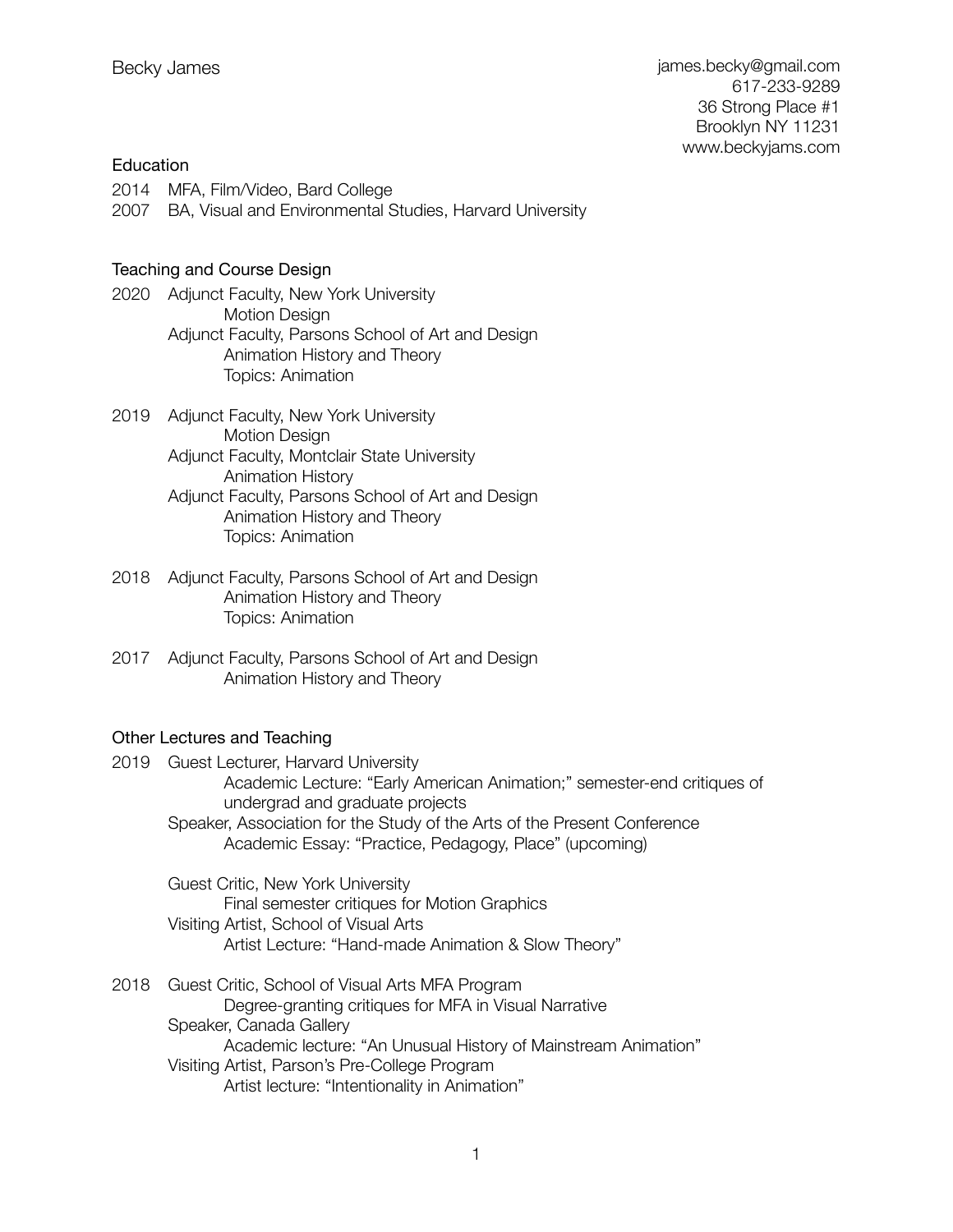Visiting Artist, School of Visual Arts Artist lecture: "Aggressive Animation"

2017 Guest Critic, School of Visual Arts MFA Program Degree-granting critiques for MFA in Visual Narrative

> Visiting Artist, School of Visual Arts Artist lecture: "Liminal Narrative" Speaker, Ecstatic Truth Symposium, Royal College of Art Academic lecture: "Expanding the Index in Animated Documentary"

2014 Visiting Artist, Hunter College Artist lecture: "Unconventional Drawing" Speaker, Primetime Gallery Academic lecture: "Architecture and Animation"

# Relevant Work Experience

- 2011 2007 James Fuentes Gallery, Associate Director Curated and installed exhibitions, artist relations, artwork fabrication
- 2007 2003 The Reasonable People's League, Producer New media group, especially tangible media interfaces; produced videos, performances, and video objects
- 2005 Chapman Productions, Production Intern Assisted with production of hit UK children's television show "Fifi and the Flowertots"

# Gallery Exhibitions

- 2019 Print is Dead, cur. Caitlin Craggs, 884 Pacific, New York
- 2018 Slummer Nights 2, cur. Sadie Laska, Canada, New York
- 2016 Fort Greene, cur. Adrianne Rubenstein, Venus Over Los Angeles, Los Angeles Rush Process of Hand Crafted Films, Houston Art Museum
- 2015 Writ Large, The Great Wall, Oakland Oof, University of the Arts, Philadelphia
- 2014 Fake Video, Primetime, New York Death By Art, Death By Audio, New York Chinese Zodiac Compatibility Test, cur. Adrianne Rubenstein, 276 Grand, New York The Last Brucennial, Bruce High Quality Foundation, New York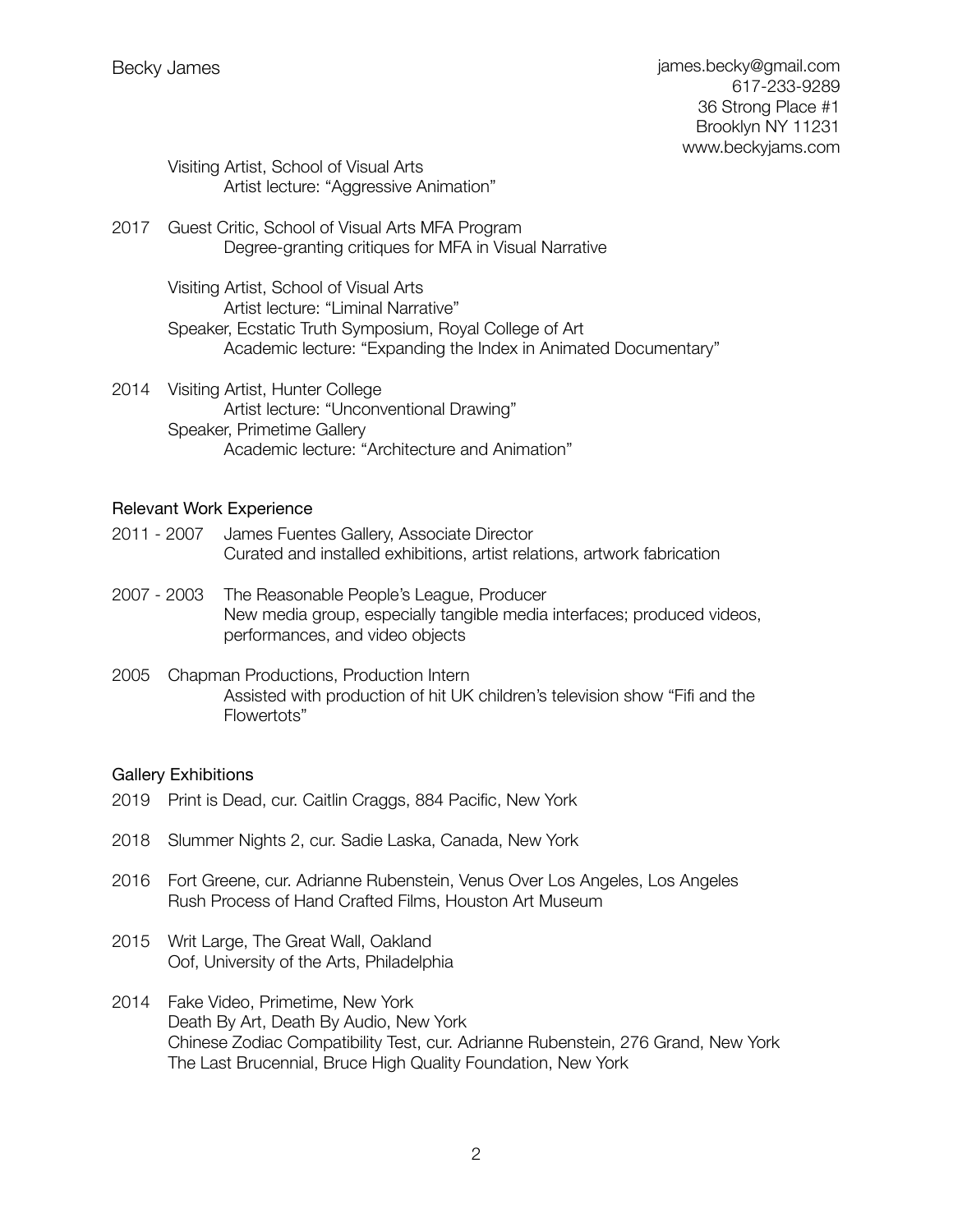- 2013 Courtesy of the Artists: Trad., cur. Alex Segade and Malik Gaines, Recess Art, New York The Eyes Have It: 50 Years of Film at Harvard, Harvard Carpenter Center, **Cambridge** Microcinemas, School of the Art Institute of Chicago, Chicago Thesis Exhibition, Bard College, New York
- 2012 I know this but you feel different, Marc Jancou Contemporary, New York
- 2011 Group Show, Yes.Oui.Si., Boston Pop Up, Freddy's, New York Distilled Motion, Spectacle Gallery, Boston
- 2010 The Salt Mine, Primetime, New York Frame by Frame: Animated at Harvard, Sert Gallery, Cambridge
- 2009 The Kings County Biennial, Kidd Yellin, New York ShapeShifting: Reinventing Heritage, Division of Human Works, New York The New Deal, Art Production Fund, New York
- 2008 8 ½ x 11 / A4, James Fuentes, New York Action.Stop.Action, Vox Populi, Philadelphia Bugs for Teeth, and other ways of thinking, Lumen Eclipse, Boston Rooftop Films, Museum of Modern Art, New York
- 2007 Thesis Exhibition, Harvard Carpenter Center, Boston
- 2006 Labyrinthitis, Rivington Arms, New York Here is Not Now, 486 Broadway, New York

# Selected Film Festivals

- 2019 Rockaway Film Festival, New York
- 2017 Filmquest, Provo Frightfest, London Florida Film Festival, Maitland Third Culture, Hong Kong Dumbest Sh\*t I Ever Saw, New York
- 2016 Sommets du Cinema d'Animation, Montreal Denver Film Festival, Denver Oldenburg Film Festival, Oldenburg New Orleans Film Festival, New Orleans Aesthetica, York Fantastic Fest, Austin Krok, traveling festival through Ukraine and Russia Rooftop Films, New York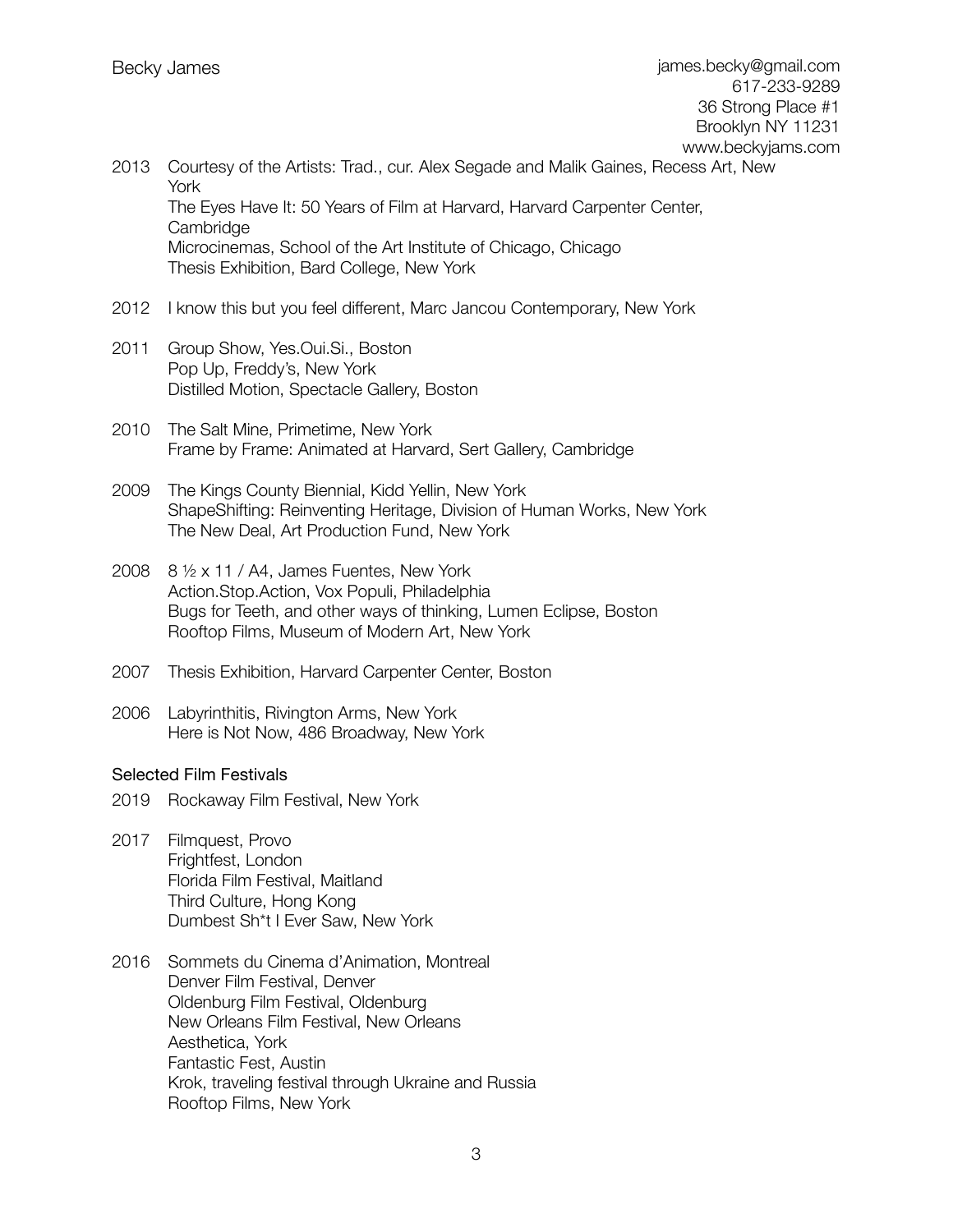james.becky@gmail.com 617-233-9289 36 Strong Place #1 Brooklyn NY 11231 [www.beckyjams.com](http://www.beckyjams.com)

Animation Block Party, New York Lowlands, The Netherlands Newport Beach Film Festival, Newport Beach Florida Film Festival, Maitland SXSW, Austin Imagine, Amsterdam Slamdance, Park City

- 2015 L'Alternativa, Barcelona Montreal World Festival, Montreal Animac, Lleida
- 2014 Jihlava International Documentary Festival, Jihlava Brooklyn Film Festival, Brooklyn Psychopomp, Chicago International Film Festival Rotterdam, Rotterdam
- 2011 Cinema St. Louis, St. Louis Denver Film Festival, Denver AMFEST, Moscow, St. Petersburg, and Yekaterinburg Animation Block Party, New York
- 2009 Message to Man, St. Petersburg Animabasauri-Animabaque, Bilboa SXSW, Austin Analogue, Budapest and Vienna Traverse City Film Festival, Traverse City Portable Film Festival, Melbourne
- 2008 Cinema St. Louis, St. Louis Aurora Film Festival, Norwich Antimatter, Victoria Slamdance, Park City SXSW, Austin Best Animation, cur. IFC, Chelsea Market Arizona International Film Festival, Tucson Salem Film Festival, Salem Boston Underground Film Festival, Boston The Best of Animation Block Party, Boston
- 2007 Denver Film Festival, Denver Aurora Film Festival, Norwich Sidewalk Film Festival, Birmingham Animation Block Party, New York Crown Point Festival, New York NYC Shorts Festival, New York Visionfest, New York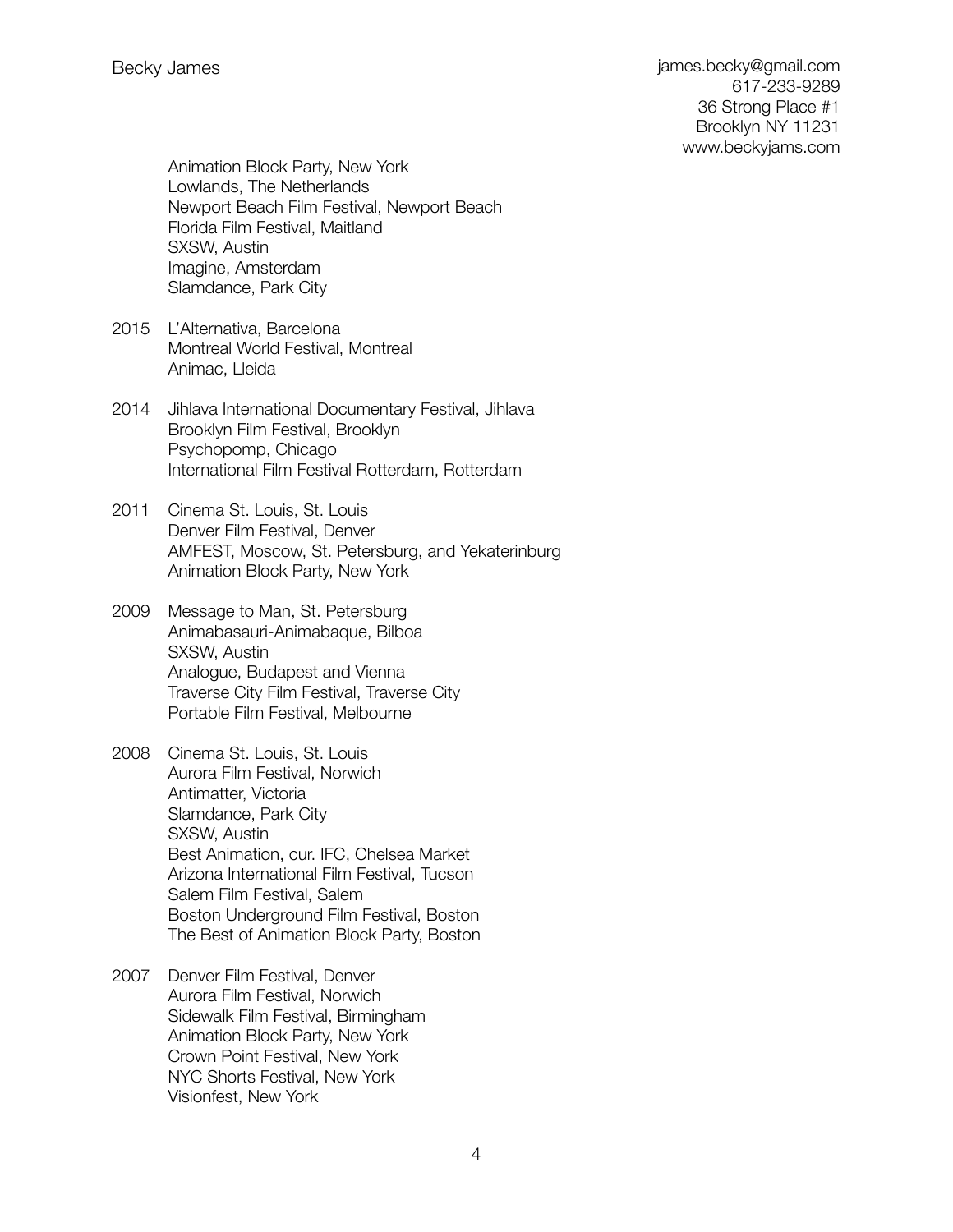San Antonio Underground Film Festival, San Antonio

### Awards

Special Award, Fantastic Fest, 2016 Vimeo Staff Pick, August 2016 Animate-It, SXSW, 2009 Special Judges Award for Excellence in Poster Design, SXSW Jury Award, SXSWclick!, 2009 16mm Film Award, Takoma Park Film Festival, 2009 Jury Award, SXSW, 2008 Jury Award, Dick Arnall Prize for Rogue Vision in the Manipulated Moving Image, Aurora Film Festival, 2008 Selected for Short Film Showcase on IFC.com, 2008 Audience Award, Animation Block Party, 2007 Thomas Temple Hoopes Prize Finalist, 2007

# Museum Collections

Centrum Dokumentáriího Filmu, Czech Republic

# Music Videos and Commissions

Anothersky, Nippon Television Network, 2019 Video for Brooklyn Rider, String Quartet Parts 1 & 2, Mercury Classics Records, 2015 Album art for Stargaze, Transgressive Records, 2015 Album art for Checking in at Twenty, Famous Class Records, 2014 Video for Deerhoof, Breakup Song, Polyvinyl Records, 2012

# Other Research

- 2019 American Museum of Natural History, Research Assistant Researching the 3D space of spider silk production with Cheryl Hayashi, CT scanning spiders; creating 3D models using VGStudioMax and related software
- 2018 Wildlife Conservation Society, Bolivia Office, Research Assistant Six weeks assisting entomologist Martín Apaza with specimen collecting in field at four sampling locations ranging from the Andes to the Amazon basin, as well as in-office insect mounting, photographing, and preparing for identification
- 2017 Conference Participant and Member, Society for Animation Studies
- 2016 Digital Embodiment, Jordan Kraemer, Brooklyn Institute for Social Research
- 2015 Trans Theory, Stephanie Rosen, Brooklyn Institute for Social Research Advance After Effects, School of Visual Arts
- 2014 Kierkegaard, Heather Ohaneson, Brooklyn Institute for Social Research
- 2013 Wittgenstein and Language Part II, Luis Guzman Theorizing Play, Heather Ohaneson, Brooklyn Institute for Social Research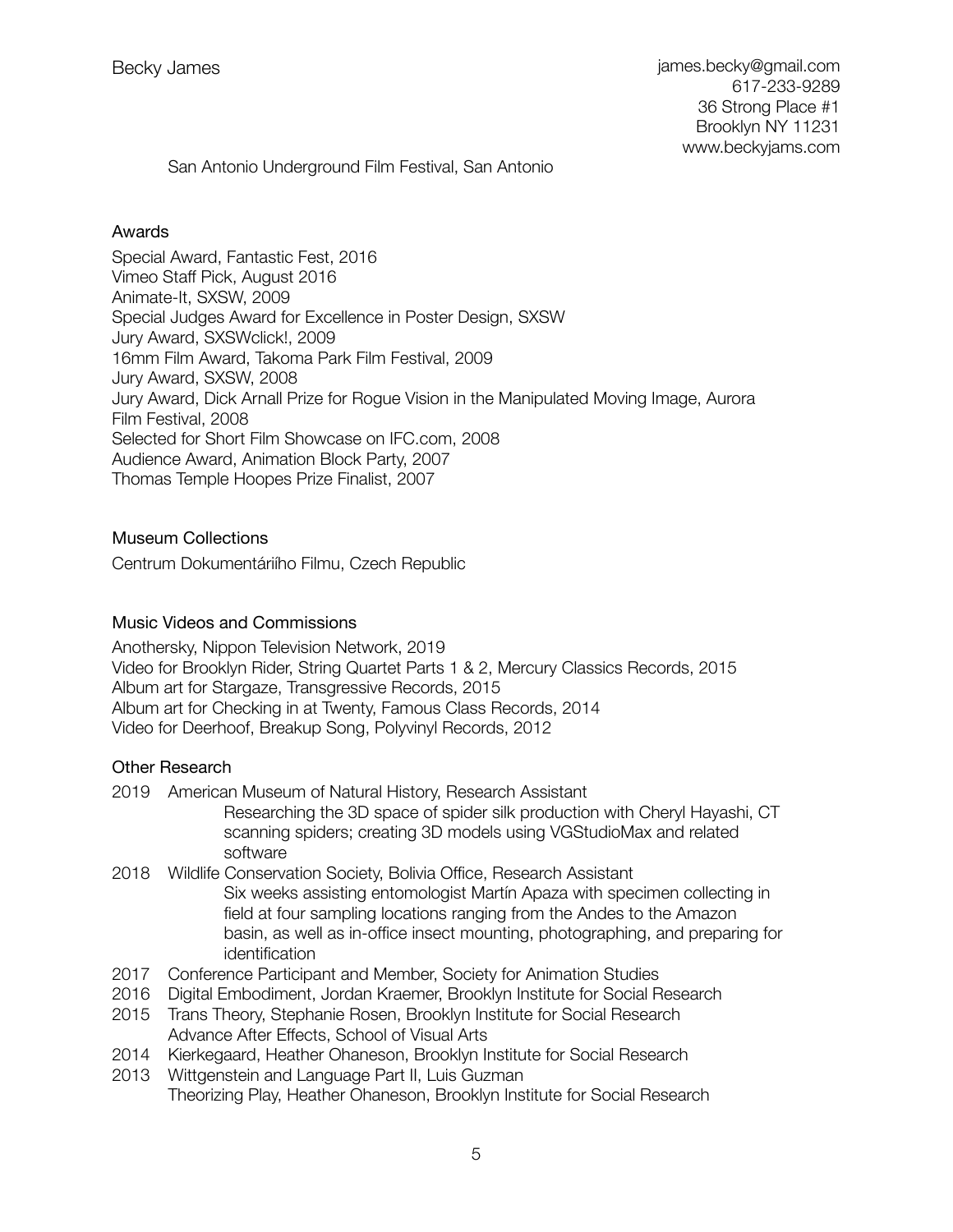Wittgenstein and Language, Luis Guzman, New York University

2012 Writing on the Body, Abby Kluchin, Brooklyn Institute for Social Research Becoming a Woman: Feminist thought since Simone de Beauvoir, Grace Hunt, The New School

#### Selected Press

Carla MacKinnon, "A view of Ecstatic Truth 2017," *[animateddocumentary.com](http://animateddocumentary.com),* June 28, 2017

Alex Widdowson, "Ecstatic Truth II: Lessons of Darkness and Light," *[animateddocumentary.com](http://animateddocumentary.com)*, June 23, 2017

Richard Whittaker, "Fantastic Fest Awards," *The Austin Chronicle,* September 2016

Doug Klinger, "Go from imagination to animation in the Short 'Vocabulary 1,'" *The Vimeo Blog*, August 2016

Interview with Andrea Allen and Doug Klinger, *Vimeo Podcast,* August 2016

Interview with FanboyTV, *Austin Public Access,* March 2016

Chris O'Falt, "What is the Key to Writing a Good Short Film Script?" *Indiewire.com,* March 2016

Christina Wiese, "SXSW Filmmakers in Focus: Animated Shorts," *sxsw.com*, March 2016 Haru Coryne, "'Looney Tunes' this aint," *Brooklyn Paper*, July 2011

Stephanie Young, "Becky James," *Vellum #6*, January 2011

Andrew Goldstein, "Recession-Affected Artists Reduced to Working with Printer Paper," *New York Magazine Blog*, December 2008

"Interview with Becky James," *IFC.com*, November 2008

Erin Wylie, "Genus of the Species," *Time Out New York,* September 2008

"Snake Review," *IFC.com*, July 2008

Anne del Castillo, "72 Hours at SXSW," *POV pbs.org*, March 2008

Wells Dunbar, "SXSW 08 Film Reviews: Animated Shorts," *The Austin Chronicle*, March 2008

Brad Parreet, "SXSW: A Bat, Hat, Bag and Head," *Alamo Drafthouse Cinema*, March 2008 Mary Ann Skeweres, "Slamdance: Bush vs. Bin Laden and Blood will tell and More,"

*Animation World Magazine*, February 2008

Jake Friedman, "Toons Take Bite Out of Big Apple," *Animation Magazine,* November 2007 Garry Platt, "[PS04] A Paint Show," *Fringe Magazine*, August 2004

Leo Benedictus, "Don't Just Sit There," *The Guardian*, August 2004

Elizabeth Schwyzer, "Seductive Steps," *The Edinburgh Sunday Herald*, August 2004

#### Filmography

Pizza Bug Legs Magazine, 2020 Vocabulary 1, 2016 Worm, 2015 Drainer, 2015 Pigs, 2014 Throwing Squares, 2014